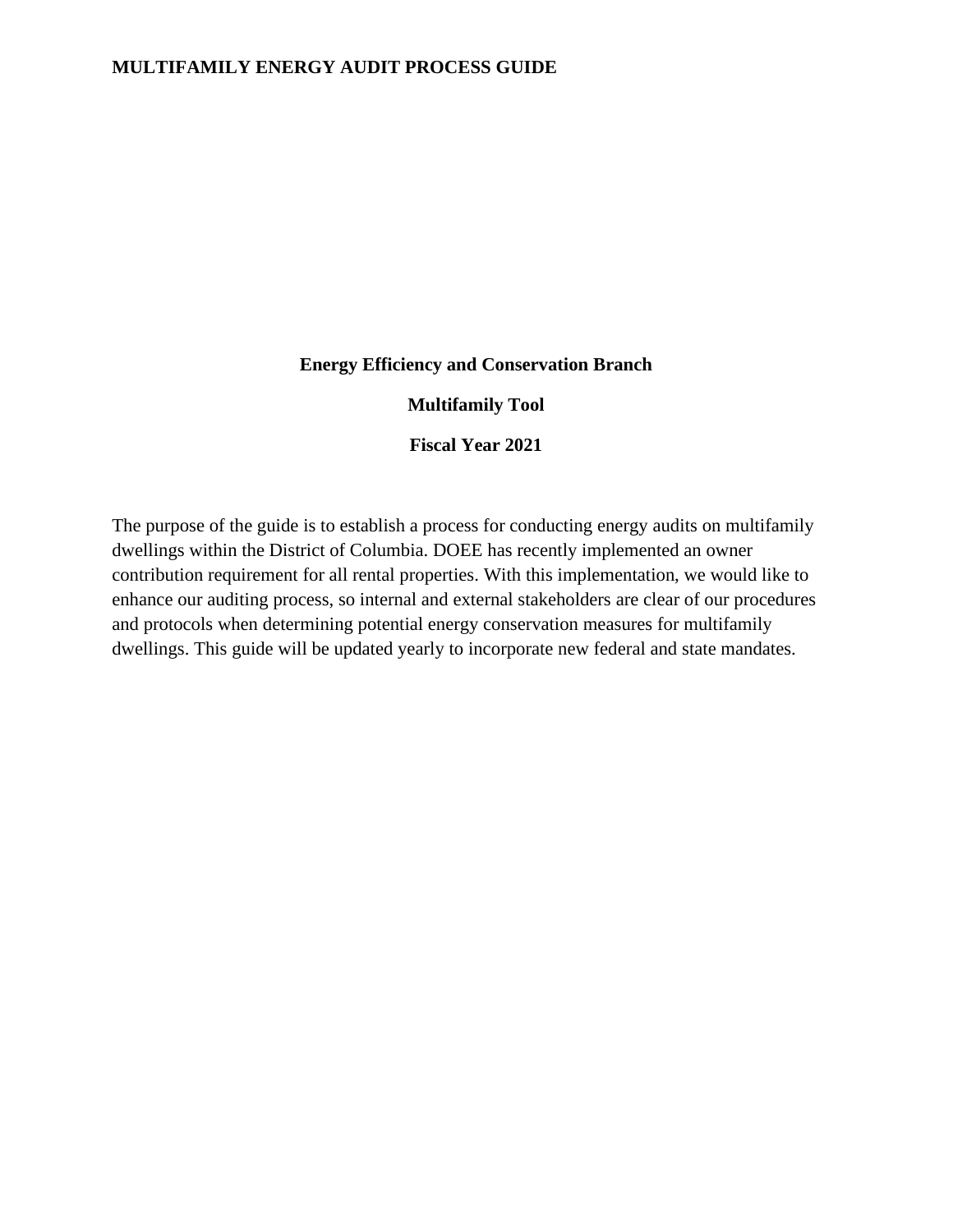#### **Information to Obtain from Building Owner/Property Manager prior to site visit:**

- Age of building, previous rehab work, names of maintenance or service contractors that have routinely worked on systems in the building, utility company name and contact information, and utility billing history over 1‐2 years;
- Building drawings and other key documents about the building and its systems; and
- List of current issues or concerns within the building to include identification of lead, mold, or asbestos.

The Energy Program Specialist is expected to meet with the owner to obtain the above information before requesting administrative staff to schedule a site visit to the property.

#### **Classification of the multifamily building on data collection**

- **Building size:** Low‐Rise (≤3 stories) or Mid/High‐Rise (>3 stories) building heights may impact the mechanical systems found within a MF building, as well as applicable codes/standards for fire safety, ventilation, etc.
- **Meter Configuration:** In master-metered buildings, all energy use is measured with one or more central meters. This can simplify the process of obtaining a utility bill history. However, it can also create a split incentive if building owners pay for the energy consumption, yet residents have significant impact on energy use (such as their thermostat set points). ‐ In direct‐meter configurations, all energy use is measured with a designated meter for each individual residential unit. This generally complicates the process of collecting a utility bill history due to resident turnover and the need to obtain billing access permission. - In mixed-meter configurations, one energy source like natural gas is centrally metered while another energy source like electricity is directly metered at each residential unit. This situation introduces elements of both the master‐metered building and the direct‐metered configuration.
- **Utility Billing Structure:** The format of a MF building's utility bill can have implications on the audit and potential ECMs. A building's recent utility bills should be reviewed to identify if Demand Charges are applied, or if Time‐of‐Use Rates or Block Rates are used. These billing features can increase the cost effectiveness of peak load reduction and load shifting in MF buildings.
- **HVAC:** Two common HVAC configurations in MF buildings are central plants or individual, residential unit‐level space heating and cooling units. MF buildings with central plants will require appropriate modeling software or analysis tools for evaluation, and the replacement of such systems will require careful planning to ensure adequate space conditioning during tasks which greatly increase thermal loads such as window replacement (if the building is still occupied). Central systems will also tend to have more extensive distribution systems (pipes, ducts) which may offer significant energy saving opportunities for measures such as insulating, air sealing, balancing, and improved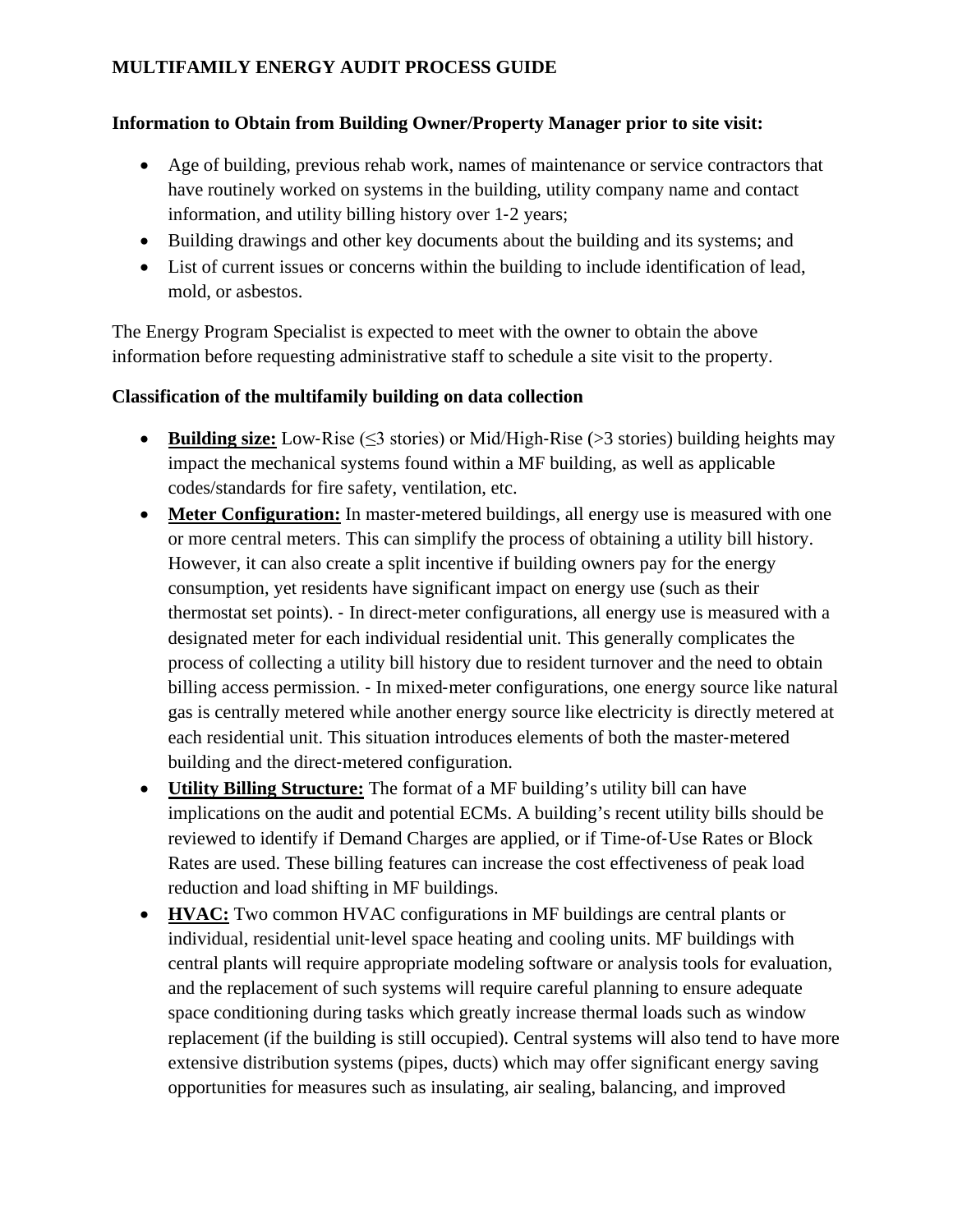controls. Individual HVAC systems can offer simpler, staged replacement opportunities, and can be more readily modeled in simulation software.

- **Hot water plants:** Two common configurations are central hot water systems and individual, residential unit‐level water heaters. The same "central versus individual" implications for HVAC systems will also apply to water heating. For central systems, an important ECM to consider is improving the hot water distribution system with insulation or an energy efficient recirculation system.
- **Lighting:** Lighting systems in MF buildings are found within residential units, in common or public spaces within the building, and in exterior lighting systems. Lighting component upgrades (lamps, ballasts) are often cost effective in all three categories. Advanced lighting controls (e.g. occupancy sensors, photo sensors, timers, lighting reduction controls) should be evaluated particularly for public space lighting (interior and exterior). MF buildings with more extensive indoor common space or exterior lighting will usually offer greater energy savings potential. Adherence to minimum standards for light levels must be maintained. Likewise, building areas where the light levels exceed the lighting standards should also be noted.
- **Structural system:** Potential building structural systems include wood framing, steel framing, or concrete/masonry. The structural system of a building will be a strong determining factor in the types of envelope energy improvements that are feasible and realistic. While air sealing measures are always possible, the cost of adding insulation may not be reasonable. For instance in a wood or steel frame building, blown insulation will often be an option. However, in a concrete or masonry building, adding wall insulation may not be realistic unless other improvements are necessary to exterior or interior finishes.

### **Procedure for Sampling**

- Sampling should include a cross section of units within the building.
- The audit should be completed on at least 10% of each unit type within the building. (If results are inconclusive, additional units should be sampled.)
- Units which are part of the audit sample should undergo a uniform scope of inspections and diagnostic testing.
- When sampling is utilized, energy and economic analysis of ECMs must be weighted appropriately to reflect how the sample relates to the actual numbers and types of residential units in the building.

The auditor should identify if additional personnel is needed to assist with sampling the units at the property. This request should be submitted in writing to the Program Manager promptly to ensure adequate staffing.

#### **Information to Collect during the Audit**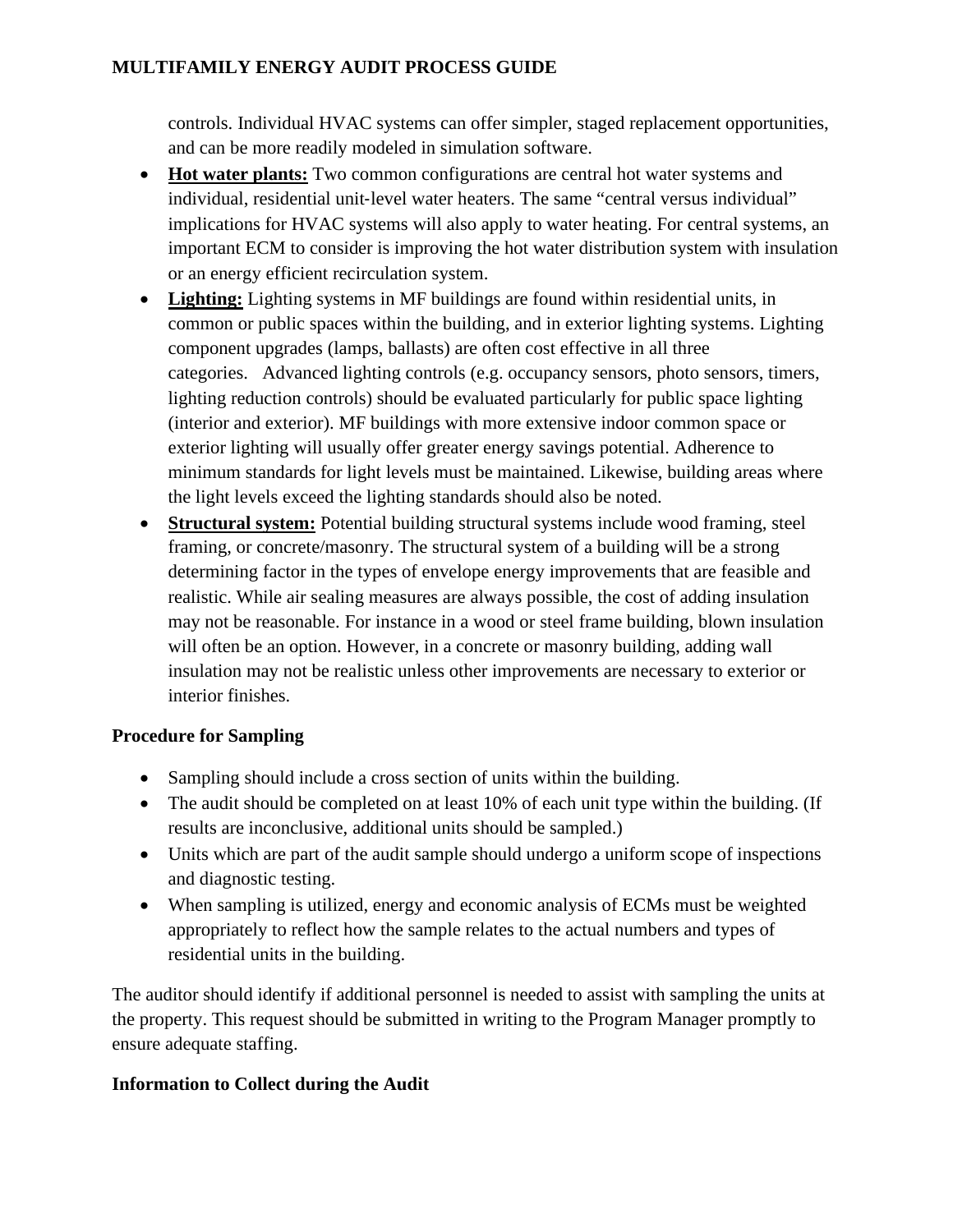### **Heating, Ventilation and Air Conditioning (HVAC) System**

- 1. Collect nameplate information (system type, capacity, fuel type, model number, serial number, manufacture date). Also estimate the remaining service life of the equipment, based on industry sources for expected life cycles of equipment.
- 2. Identify system efficiency levels: The efficiency level of existing systems can be field tested, taken from nameplate ratings, or possibly adjusted downward from nameplate ratings based on age and maintenance. The method used can have strong implications for the HVAC upgrade recommendations. The audit report must document the method used.
	- a. For fossil fuel‐fired equipment older than 10 years, combustion efficiency testing must be performed. While efficiency alone may not be a sufficient reason to replace equipment, the combustion efficiency test can signal a need for adjusting equipment controls or settings.
	- b. For equipment that is not tested for efficiency, any assumptions or algorithms used for calculating efficiency reductions must be based on an industry reference and clearly stated in the audit report.
- 3. Combustion Safety: Evaluate supply air to mechanical rooms, CO testing of combustion equipment, and recommending CO detectors in the audit report.
- 4. Record information about HVAC controls, including features such as programmable, outdoor reset, zoning, etc.
- 5. Record information about HVAC distribution systems (ducts, pipes), including the location, presence/level of insulation, and air sealing features.
	- a. If the system is ducted, duct leakage testing is recommended to determine the total amount of leakage and leakage to outdoors. High levels of leakage to outdoors yield a good energy savings opportunity.
- 6. Conduct overall visual inspection of all system components including equipment, distribution system, and registers or radiators.
- 7. COMMON ECMs:
	- a. HVAC controls upgrades (e.g., programmable thermostats, thermostatic regulators)
	- b. Duct air sealing; either mastic or aerosolized duct sealing
	- c. Duct or pipe insulation
	- d. System balancing
	- e. Replacement HVAC: ENERGY STAR rated for residential systems; fuelswitching or dual fuel systems.

The HVAC data should be collected by the Energy Auditor who conducts the single-family emergency mechanical system post-inspections. This auditor should provide the information to the Multifamily Energy Auditor promptly after the site visit to ensure incorporation in the data collection form and TREAT.

### **Plumbing Equipment and Fixtures**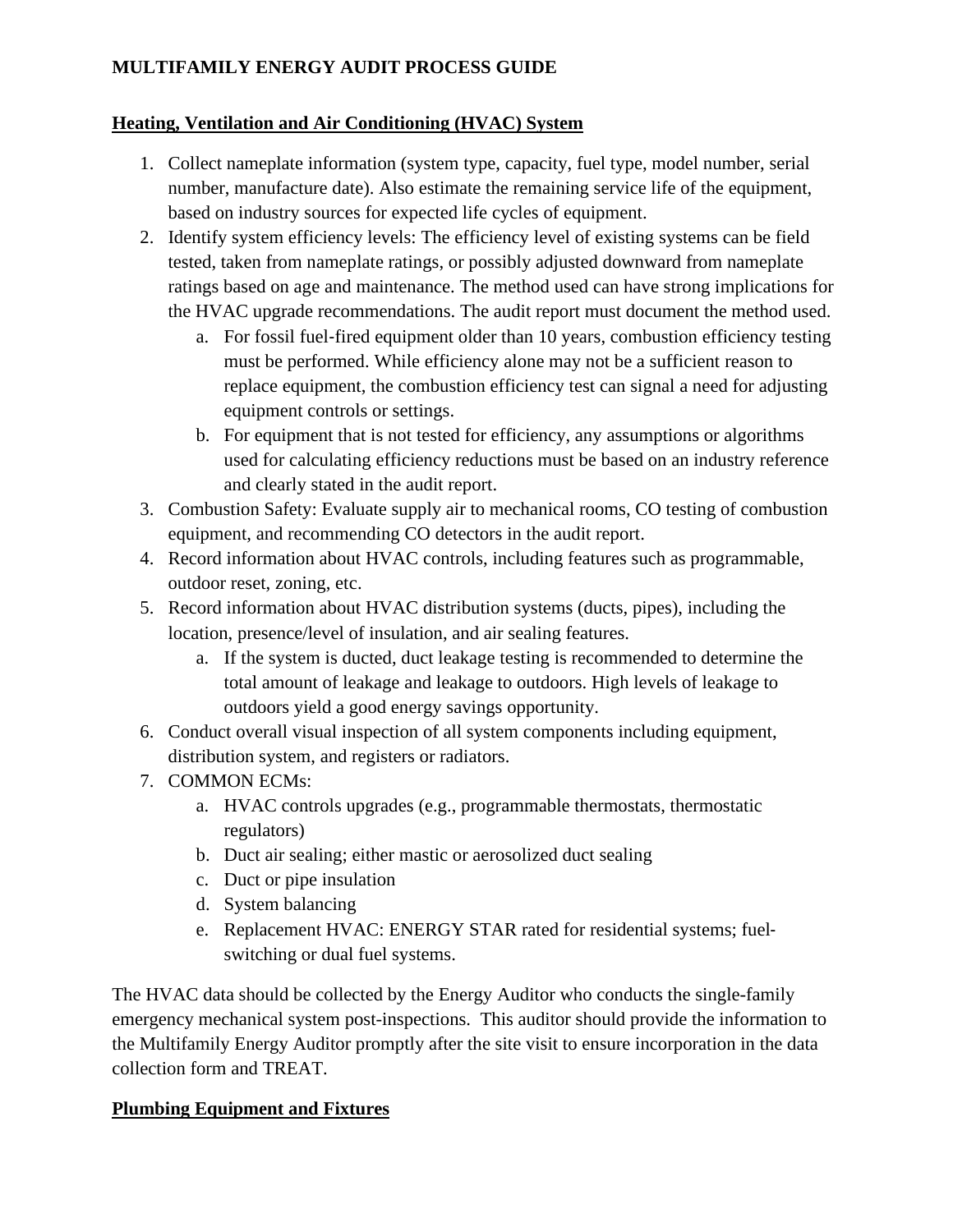- 1. Note the location, age, type, efficiency, general condition of water heaters and auxiliary systems (pumps, pressure tanks, etc. as applicable). Also estimate the remaining service life of the water heating equipment, based on industry sources for expected life cycles of equipment.
- 2. Record temperature settings on water heater(s), and specifically note un-safe settings which are either too high or too low.
- 3. Note presence of hot water recirculation systems. If present, document the control of the recirculation pump (e.g. continuous, temperature sensor) via inspection or interview with site staff.
- 4. Conduct visual inspection of visible supply and drain piping. Note evidence of leaks, corrosion, damage, or potential for freezing.
- 5. Conduct visual inspection of plumbing fixtures, faucets, and toilets. Note any leaky components (e.g. leaky faucet).
- 6. Document fixture, faucet, and toilet flow rates based on product age/specifications, or a field flow test.
- 7. Document presence/number of clothes washing machines, their age, and model number and specifications.
- 8. Document presence/number of dishwashers, their age, and model number and specifications.
- 9. Inspect outdoor faucets to look for complete shutoff and potential for freezing. Make sure outdoor watering practices are covered in your interviews with the building owner and maintenance staff.
- 10. COMMON ECMs:
	- a. Replacement water heater(s): either ENERGY STAR storage tank systems; gasfired instantaneous or tankless systems; or heat pump water heaters;
	- b. Low flush or dual flush toilets; faucet aerators; low flow shower heads
	- c. High efficiency dishwashers and washing machines (for residential systems this means ENERGY STAR qualified units)

### **Air Infiltration**

- 1. Visually inspect the audited areas of the building inside and outside to identify evidence of air leakage. This will include but not be limited to windows, doors, common walls, exterior walls, utility penetrations, ductwork, window/wall air conditioners, ceiling/wall intersections, floor/wall intersection, basements, crawlspaces, slab edge, vents, rim joist, cantilevered floors, stairwells, elevator shafts, attic hatches, etc. Soiled insulation, carpeting, or wall finishes are also an indicator of air leakage.
- 2. Using a hand‐held smoke tool around or in front of potential leakage areas is also effective in identifying air leakage locations.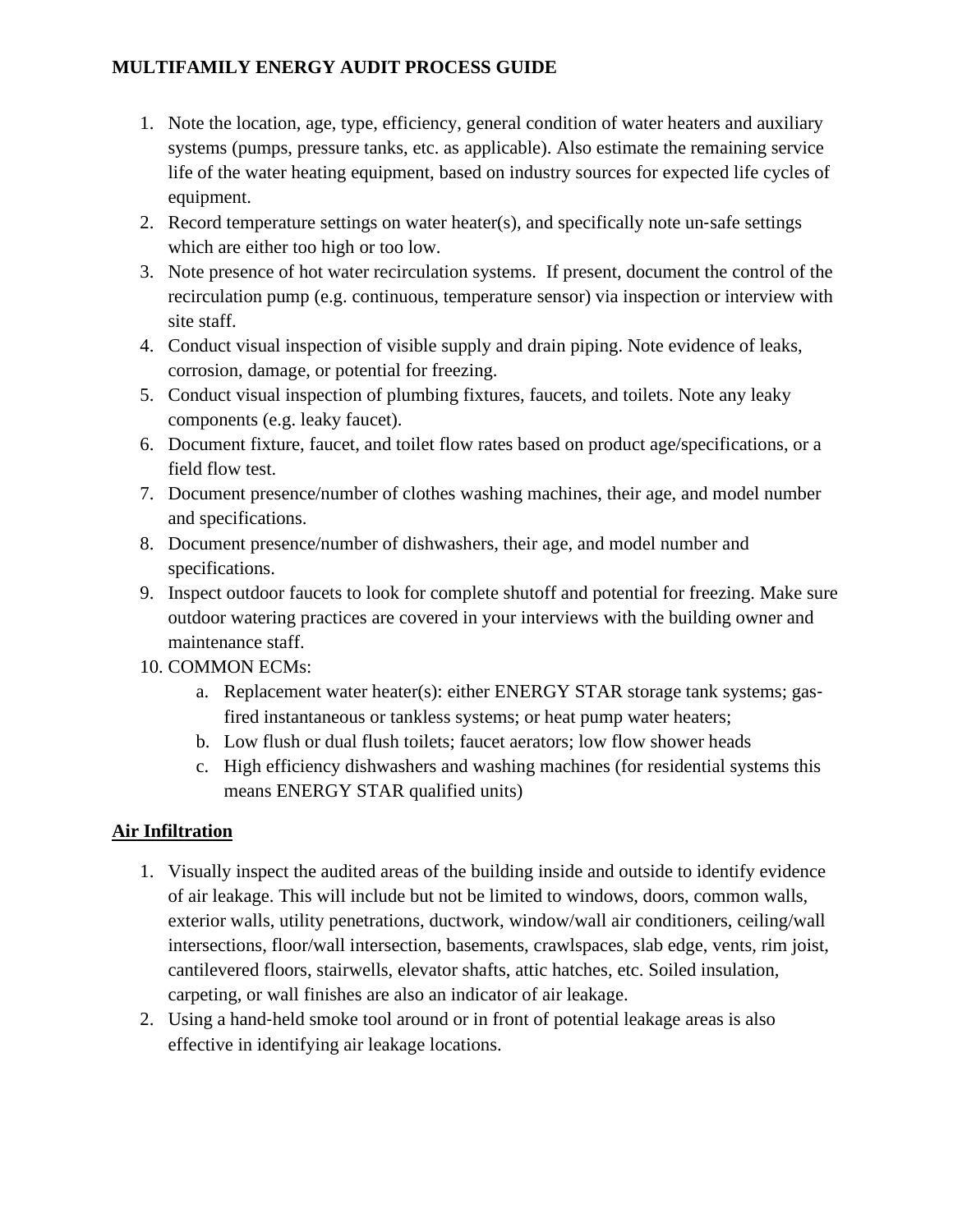- 3. Blower door testing: please see "Blower Door Testing" section below for a more in‐depth discussion of considerations and decision‐making regarding blower door testing in multi‐ family buildings.
- 4. COMMON ECMs:
	- a. Air sealing using caulk, spray foam, gaskets, or solid blocking materials at the various air leakage sites listed above. Larger holes, and holes which appear consistently in a particular assembly throughout the building, take priority.

# **Insulation Levels**

- 1. Inspect and document all areas of the building that are accessible including but not limited to: basement, crawlspace, floors over unconditioned space, walls, and attic/roof.
- 2. If areas are inaccessible (such as concealed walls or inaccessible attic spaces), determine with the building owner if areas can be opened up for viewing. This may involve an exploratory search that will require minimal damage to an existing wall, ceiling, or floor area.
- 3. COMMON ECMs:
	- a. Additional attic insulation
	- b. Blown insulation into uninsulated walls
	- c. Additional foundation insulation

# **Windows and Doors**

- 1. Document approximate age, condition, style, and ease of use.
- 2. Note cracked or missing glass.
- 3. Note air gaps around exterior doors, windows.
- 4. COMMON ECMs:
	- a. Replacement of inoperable or broken windows
	- b. Weather‐stripping and door sweeps

# **Lighting and Electrical**

- 1. Document existing lighting fixtures, number and type of fixture and lamps, broken out into these space groups:
	- a. Common areas
	- b. Private residential units
	- c. Exterior
- 2. Document lighting controls, noting timers, photo sensors, occupancy sensors, etc.
- 3. Document switching patterns. Note inefficiencies as well as potential safety concerns.
- 4. Document any non‐working lighting or receptacles which are observed.
- 5. COMMON ECMs:
	- a. Lamp and ballast replacements
	- b. Lighting controls for public areas and exterior spaces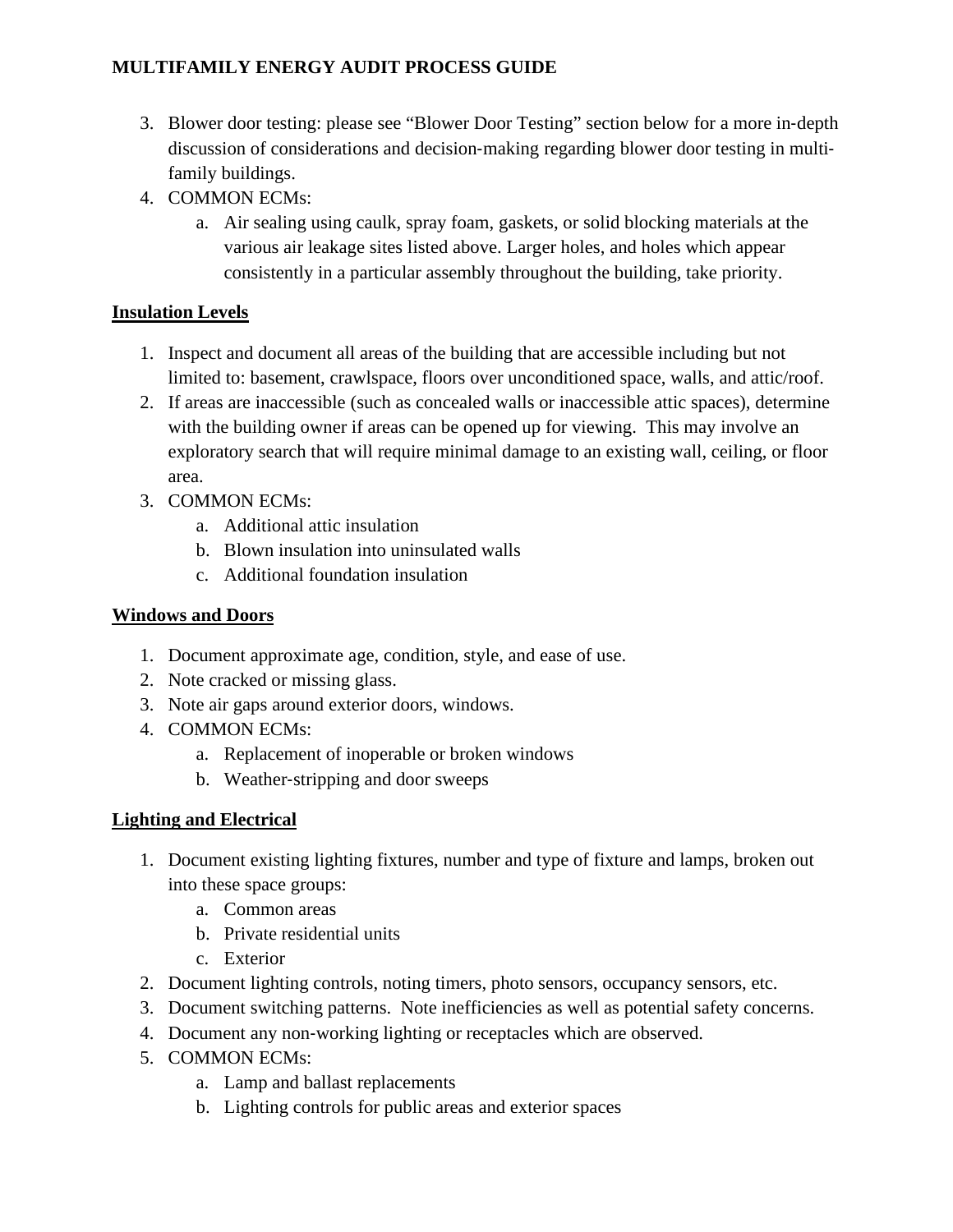### **Appliances & Miscellaneous Equipment**

- 1. Document nameplate information including manufacturer, model, size, approximate age, condition, any available information indicating energy consumption.
- 2. Document type of fuel used for each appliance.
- 3. Check for proper operation of washing machines, dryers, range burners, ovens.
- 4. Check dryer venting and range hood operation, if applicable.
- 5. For miscellaneous equipment such as vending machines, document when machines are typically used (via staff interview).
- 6. COMMON ECMs:
	- a. Refrigerator replacements to an ENERGY STAR qualified unit
	- b. Converting public washing machines to cold water rinse only
	- c. "Energy Miser" systems on vending machines to cycle them off during non‐usage times

# **Air Leakage and Ventilation Air Testing Scope in Multi**‐**Family Buildings**

Major and minor air leaks should be identified during the audit process so that the leaks are dealt with during the retrofit/rehab of the building. Accurately estimating pre- and post- air leakage in multi-family buildings is complicated. Visual and tactile inspection will reveal large and obvious areas of infiltration, but blower door testing is necessary to more accurately quantify existing leakage rates, air leakage reductions, and consequently, energy and dollar savings. Typically a blower door test is used to determine where infiltration is occurring in an individual unit. Two types of blower door testing are available for measuring air leakage of a single residential unit in a MF building: guarded and un‐guarded blower door tests. A guarded blower door test, done properly, will indicate the residential unit's total leakage to the exterior of the building. An unguarded blower door test will indicate the unit's leakage rate to outdoors and adjoining units and other adjacent spaces. A guarded blower door test is resource intensive and logistically complicated. **DOEE requires the blower door test be completed for ALL multifamily projects.**

### **When Testing Should be Conducted**

If an air sealing ECM is part of a retrofit project, an unguarded (at a minimum) blower door testing is conducted on a sample of the residential units, to quantify the pre‐ retrofit leakiness (see Sampling section above). Estimates of the expected air leakage reduction from air sealing ECMs should be based on clearly stated air sealing tasks. Assumptions used in the estimate of air leakage reduction must be clearly stated.

### **Common Areas**

Air leakage testing in the common areas must also be addressed. How this is done will depend upon the size and configuration of these areas, as well as how numerous they are. If air sealing of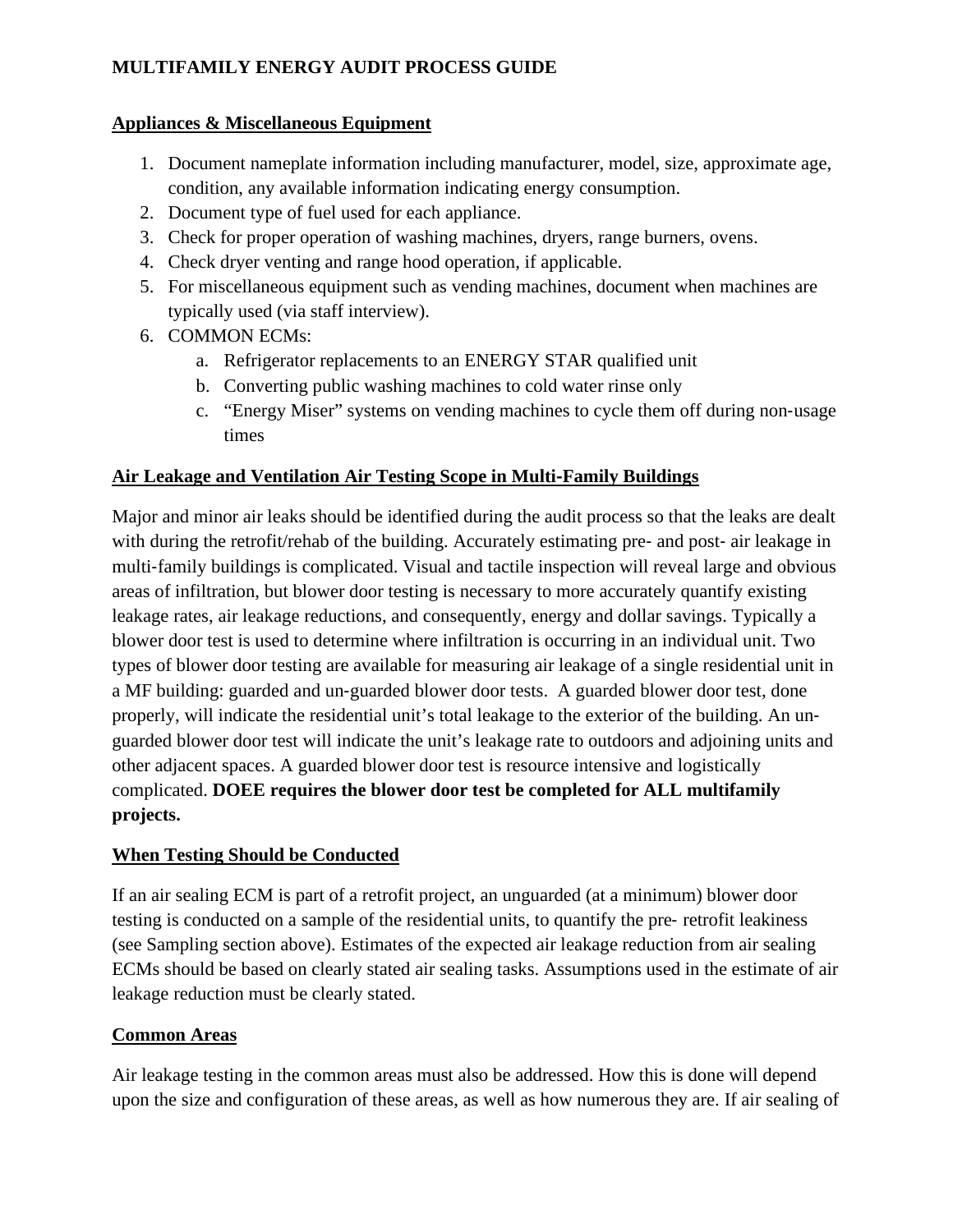common areas including vestibules, corridors, laundry areas, etc. is an ECM investment, the air leakage testing can quantify air sealing potential.

### **Test**‐**Out**

Regardless of the type of testing performed or the building areas tested, post-retrofit "test-out" diagnostics should be completely consistent with the pre‐retrofit testing setup and should be documented in the same manner

### **Evaluation of Ventilation**

Air Ventilation air typically carries an energy penalty; however the post-retrofit building must comply with the applicable ventilation codes/standards for the program and building type (e.g. ASHRAE 62.1 or 62.2).

Options for evaluating ventilation air include:

- Direct air flow measurements,
- Acceptance of design values, or
- Acceptance of nameplate air flow values on equipment.

Direct measurement is recommended but requires more time and equipment, especially on central ventilation systems in larger MF buildings. However, larger central ventilation systems have also been shown to offer enormous energy savings in MF buildings if they are sized and balanced correctly.

At a minimum, auditors must evaluate the ventilation airflows using some appropriate method, and document this method. Auditors must also check the ventilation system(s) for operation, and any sign of obvious over‐ or under‐ventilation in particular areas.

### **Duct Leakage Testing**

Similar to blower door testing, duct leakage testing can offer valuable information in some scenarios but can also be complicated and time consuming to conduct. Accordingly, if duct sealing is to be a major ECM investment in a project, a sample of duct systems must be tested to quantify leakage to outdoors. This testing is a requirement however if ample documentation is submitted to the Program Manager and Branch Chief it may be waived if the duct system cannot be tested for leakage to outdoors based on the size or layout of the duct system.

To assist auditors in developing effective ECM specifications, DOEE strongly encourages the use of US DOE's "Standard Work Specifications for Multifamily Energy Upgrades." [https://sws.nrel.gov/sites/default/files/sws\\_multifamily.pdf](https://sws.nrel.gov/sites/default/files/sws_multifamily.pdf)

### **Modeling Assumptions and Methodology**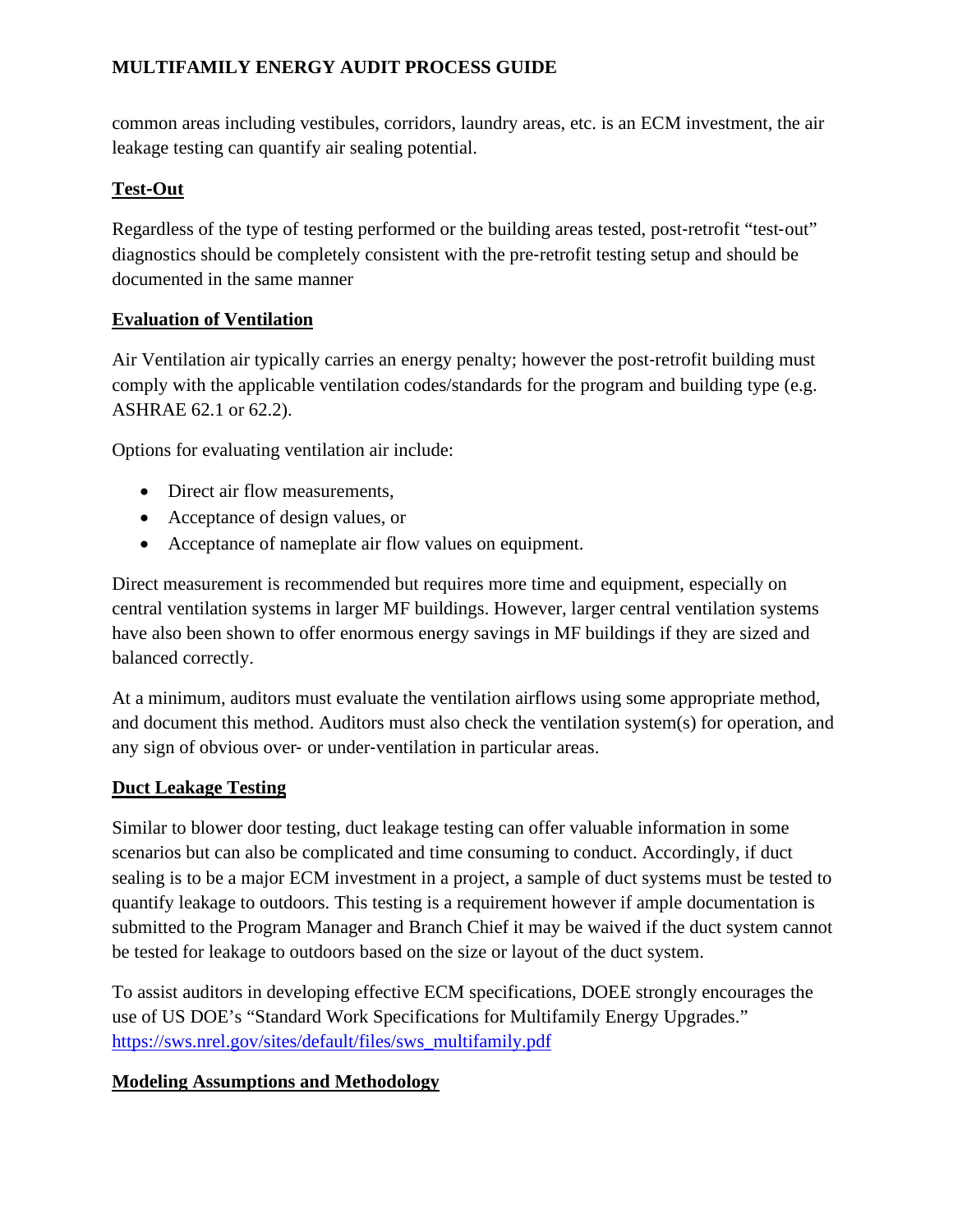In developing the baseline model, auditors must follow these steps:

Clearly state assumptions and how building components which cannot be physically verified were addressed.

If individual residential units are being modeled, create a model variation for each major type of floor plan (e.g. a model for 3 bedroom units; a model for 2 bedroom units)

Air leakage (infiltration) rates should reflect outdoor air leakage only and should attempt to exclude air leakage between adjacent units. If only unguarded testing was conducted, estimates should be made about what proportion of this leakage was from outdoors (as opposed to adjacent residential units).

### **Calibrating the Baseline Model**

Calibrating the energy model so it accurately describes the pre‐retrofit building involves adjusting the software model in reasonable ways, such that the annual energy total estimates better align with historical totals. A model calibration may also be called a "true up."

It is recommended that the utility bill calibration bring the baseline model within 10% of actual utility bill history on a monthly basis. Otherwise, artificially high baseline model estimates can result in ECMs which appear to save more energy than they realistically will be able to achieve.

General guidelines for baseline model calibration include:

- Baseline model adjustments should not contradict field observations or data. E.g., do not change envelope insulation levels in the model to better align the energy totals with actual billing data, if the model already is using field‐verified R‐values.
- The baseline model and the utility bill history should both be based on the same annual weather profile. This will involve normalizing either the model or the utility billing history so the comparison in their annual energy totals is "apples to apples."

Even a basic calibration of the baseline energy model can be very helpful in gaining confidence in the accuracy of the model.

The Energy Auditor should submit the data collection sheet (completed in its entirety), TREAT files, and energy audit report to the Branch Chief and Program Manager for submission to US DOE forty five calendar days after the site visit(s) concludes.

DOEE has obtained approval to utilize TREAT as the modeling software utilize the below resources as well to assist when preparing the energy audit for multifamily dwellings:

<http://psdconsulting.com/software/treat/treat-training-videos/>

[https://treat.freshdesk.com/support/home?group=treat&\\_m=knowledgebase&\\_a=view](https://treat.freshdesk.com/support/home?group=treat&_m=knowledgebase&_a=view)